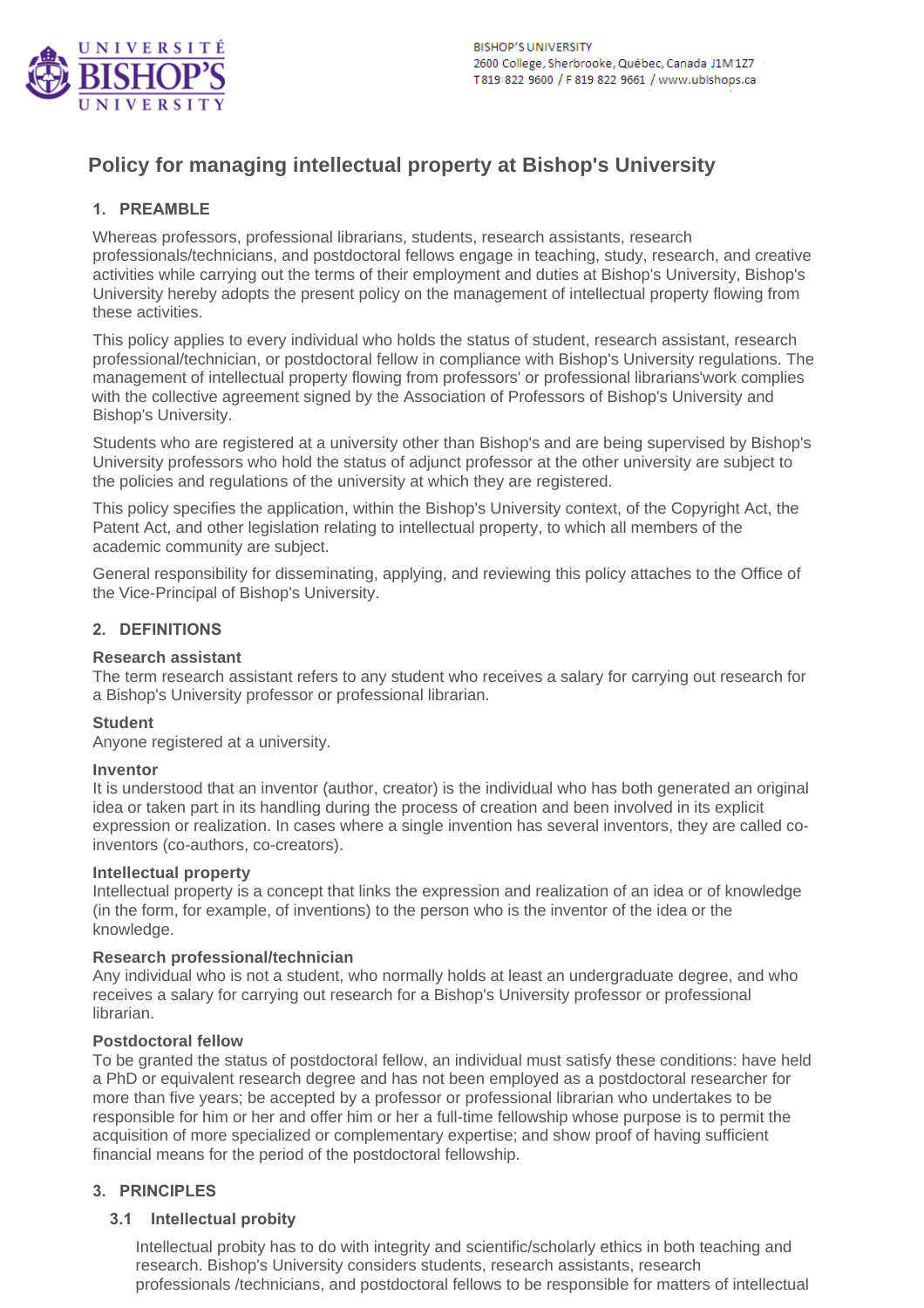probity. It therefore expects them to display scientific/scholarly honesty in gathering and analysing research findings; provide the most precise possible account of the origin of their findings and of the concepts they use; recognize the intellectual property rights of the various parties; and respect the rules of ethics when they have recourse to human or animal subjects while conducting research.

# **3.2 Equity**

Students, research assistants, research professionals/technicians, and postdoctoral fellows are considered to be integral members of the academic community. As such, Bishop's University recognizes the moral rights and the inventorship/authorship conferred on them, in the matter of intellectual property, by law and by the various mechanisms that exist for the protection of intellectual property.

# **3.3 Information and respect for the educational process**

When choosing a research supervisor, a student must be informed by the research supervisor of all the conditions surrounding the carrying out of the student's research project, including any research contracts and any agreements not to divulge, or to maintain confidentiality, by which the research supervisor is bound to an outside partner. Anyone supervising a postdoctoral fellowship is under the same obligation to his or her postdoctoral fellow. It is only when apprised of the conditions surrounding his or her research that a student or postdoctoral fellow can choose to give free and informed consent and, where appropriate, undertake in writing to respect commitments made by his or her research supervisor or postdoctoralresearch supervisor or refuse to undertake the research project in question. By the same token, the student or postdoctoral fellow has a duty to seek this information.

# **3.4 Recognition of intellectual contribution**

Intellectual contributions by students, research assistants, research professionals/technicians, and postdoctoral fellows must receive recognition. When an intellectual contribution is significant, it confers the right to be designated as author (co-author), creator (co-creator), or inventor (co-inventor) and to any financial benefits associated with any of these designations, as provided for under this policy. If the contribution is deemed to be secondary, recognition may take the form, if appropriate, of mention as a collaborator or of an acknowledgement. In cases where an intellectual contribution has conferred the right to be called the author (co-author) of a work or the creator (co-creator) or inventor (co-inventor) of a research product, the individual is entitled, should the research product receive market-value enhancement by Bishop's University, to a share of the proceeds in proportion to the recognition of his or her intellectual contribution and of his or her participation in the process of market-value enhancement.

# **3.5 The right to recognition of authorship**

Only a student, research assistant, research professional/technician, or postdoctoral fellow who has made a significant intellectual contribution to research that is published or presented in a paper has the right to be named as author (co-author) of the publication or paper. In the case of university assignments intended to permit assessment of the education received by the student in his or her program of study for purposes of promotion or awarding of the degree sought, the student is the sole author.

# **3.6 The question of collaboration**

Any educational and collaborative relationship must be based on free and informed consent. Any request that a student, a research assistant, a research professional/technician, or a postdoctoral fellow give up his or her moral rights or surrender commercial rights must be approved by the Office of the Vice-Principal. Such surrendering of rights is the exception and must be recorded in a written agreement signed by all the parties in question.

# **3.7 Access to research materials and use of research materials**

Students and postdoctoral fellows must have access to existing research materials available on the premises that enable them to carry out and complete their own research towards the successful fulfilment of their programs of study or postdoctoral fellowships. Research assistants and research professionals/technicians must also have access to existing research materials available on the premises that enable them to carry out and complete the specific research they are paid to conduct.

# **3.8 Preservation of research materials**

When research conducted by a student, a research assistant, a research professional/technicians, or a postdoctoral fellow occurs in the context of research by his or her professor, professional librarian, research supervisor, or postdoctoral-research supervisor, the professor, professional librarian or supervisor is responsible for preserving the research materials the student, research assistant, research professional/technician, or postdoctoral fellow has used or created, for the period of time deemed necessary to allow for the answering of any questions about the accuracy of the data, their authenticity, their prevalence over other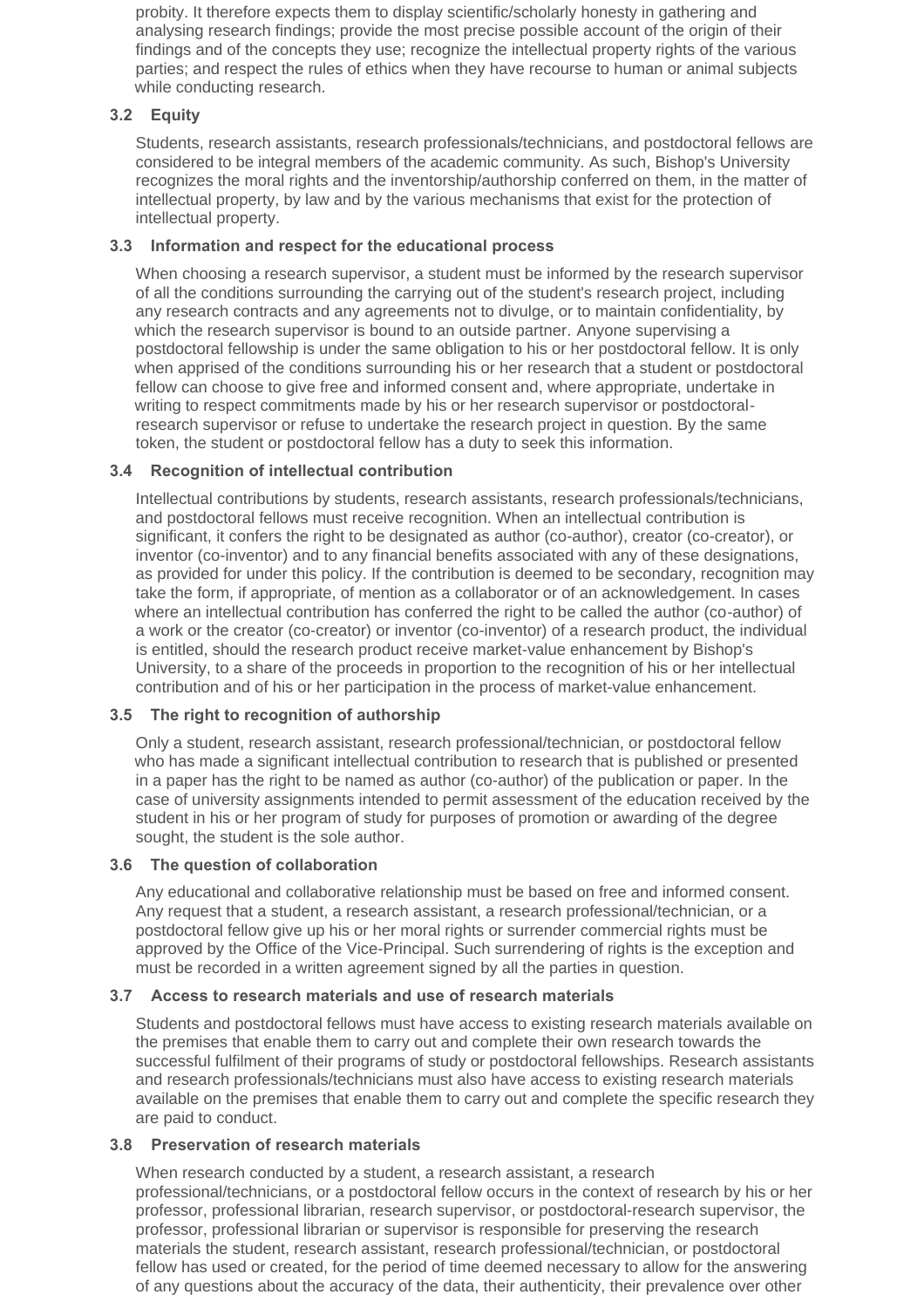research materials, and their compliance with the laws and regulations that govern research.

#### **3.9 Contract research**

Bishop's University will see to it that nothing in any contract abridges a student's right to be assessed accurately and fairly regarding graduation and will uncompromisingly negotiate, while respecting the confidentiality of information supplied by a third party, for recognition by the third party of Bishop's University's members' rights to publish and use, for teaching and research purposes, any academic products that emerge from such a contract.

A professor, professional librarian, research supervisor, or postdoctoral-research supervisor who offers a student or postdoctoral fellow the opportunity to carry out research as part of a research contract must inform the student or postdoctoral fellow of the conditions in which his or her work will be carried out and the consequences as regards intellectual property. A student or postdoctoral fellow who gives free and informed consent must sign a contract specifying that he or she undertakes to respect commitments made by his or her professor, professional librarian, research supervisor, or postdoctoral-research supervisor.

Research entrusted to a student during the performance of contract projects must be tied to the objectives of the student's program of studies and entail no restrictions likely to do harm to the student's academic progress or assessment in view of graduation.

#### **3.10 Commercial property rights**

Commercial rights essentially allow for the market-value enhancement of a work, an invention, a product, or research results, and for developing the profitability of any investment associated with the work or invention.

In accordance with the Quebec government policy on intellectual property, it is up to Bishop's University to evaluate the market value of a work, an invention, a product, or research results and, as necessary, to develop the profitability of investments associated with such research results and manage the distribution of revenues among the various parties.

# **3.11 Disclosure, protection, and market-value enhancement**

Any student, research assistant, research professional/technician, or postdoctoral fellow who is a creator or inventor while carrying out the terms of their employment and duties at Bishop's University and who (in cooperation with his or her co-creators or co-inventors if appropriate) wishes to confer on his or her invention the intellectual-property protection provided by a patent, with a view to market-value enhancement, must put his or her case before the Office of the Vice- Principal by filling out the form called Invention Disclosure Form.

# **3.12 Mechanisms for protecting intellectual property**

Besides copyright and patents, which are the mechanisms for protecting intellectual property most often used in the academic setting, legal mechanisms exist for protection in specific cases. Each is covered by legislation that describes its nature and operation: The Integrated Circuit Topography Act, The Trade-Marks Act, The Industrial Design Act, and The Plant Breeders' Rights Act. Any student, research assistant, research professional/technician, or postdoctoral fellow to whom this policy applies and who wishes to be covered by one or more of the intellectual-property protection mechanisms mentioned above for purposes of marketvalue enhancement must bring his or her case before the Office of the Vice-Principal.

# **3.13 Distributing revenues from market-value enhancement**

Following disclosure, an agreement for managing the intellectual property must be reached by the co-inventors to determine their respective contributions to the invention. When one of the co-inventors is a professor or professional librarian at Bishop's University, the co-inventors will share the net revenues resulting from the market-value enhancement of the work or invention, following the formula provided for by the Bishop's University collective agreements with faculty and professional librarians. If none of the inventors is a member of the Bishop's University faculty or a professional librarian, distribution of the net revenues from market-value enhancement will be carried out according to the same formula as for faculty members or professional librarians.

# **3.14 Settling differences**

In the event of a disagreement about the application or interpretation of this policy, the students, research assistants, research professionals/technicians, and postdoctoral fellows concerned will be called upon to try to settle the difference informally by putting the case before the Office of the Vice-Principal. In the context of such an effort to reach a settlement, the various parties will be expected to cooperate and act in good faith. If the effort fails, a formal written complaint must be submitted to the Office of the Vice-Principal and will give rise to mediation. If mediation should fail, the difference will be settled through arbitration, through a process accepted by all parties.

# **4. APPROVAL**